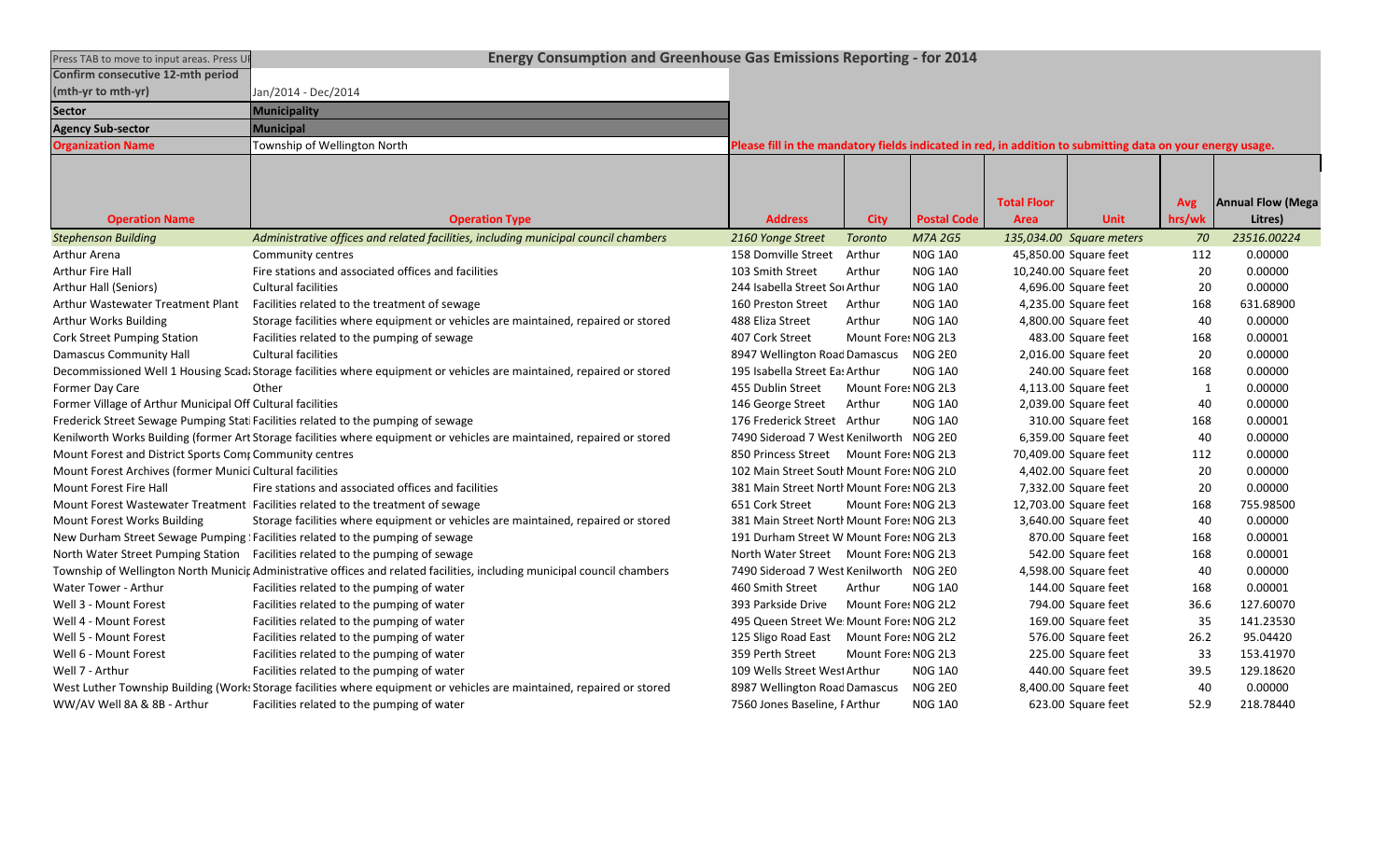|                     |      |                           |                       |                    |       |                |       |                    |       | <b>Energy Type and Amount Purchased and Consumed in Natural Units</b> |                     |          |                     |          |
|---------------------|------|---------------------------|-----------------------|--------------------|-------|----------------|-------|--------------------|-------|-----------------------------------------------------------------------|---------------------|----------|---------------------|----------|
| Electricity         |      | <b>Natural Gas</b>        |                       | Fuel Oil 1 & 2     |       | Fuel Oil 4 & 6 |       | Propane            |       | Coal                                                                  |                     | Wood     |                     |          |
|                     |      |                           |                       |                    |       |                |       |                    |       |                                                                       |                     |          |                     |          |
| Quantity            | Unit | Quantity                  | Unit                  | Quantity           | Unit  | Quantity       | Unit  | Quantity           | Unit  | Quantity                                                              | Unit                | Quantity | Unit                | Quantity |
| 2,181,065.00000 kWh |      | 125,300.00000 Cubic meter |                       |                    | Litre |                | Litre |                    | Litre |                                                                       | <b>Metric Tonne</b> |          | <b>Metric Tonne</b> | 26.73000 |
| 510,253.06000 kWh   |      | 68,709.23000 Cubic Meter  |                       |                    |       |                |       |                    |       |                                                                       |                     |          |                     |          |
| 43,895.30000 kWh    |      | 22,352.01000 Cubic Meter  |                       |                    |       |                |       |                    |       |                                                                       |                     |          |                     |          |
| 9,013.25000 kWh     |      | 8,940.37900 Cubic Meter   |                       |                    |       |                |       |                    |       |                                                                       |                     |          |                     |          |
| 695,425.53000 kWh   |      | 5,136.58300 Cubic Meter   |                       |                    |       |                |       |                    |       |                                                                       |                     |          |                     |          |
| 20,974.43000 kWh    |      | 7,188.18000 Cubic Meter   |                       |                    |       |                |       |                    |       |                                                                       |                     |          |                     |          |
| 63,630.16000 kWh    |      |                           |                       |                    |       |                |       |                    |       |                                                                       |                     |          |                     |          |
| 6,344.17200 kWh     |      |                           |                       | 5,979.56000 Litre  |       |                |       | 2,952.54000 Litre  |       |                                                                       |                     |          |                     |          |
| 17,047.03000 kWh    |      |                           |                       |                    |       |                |       |                    |       |                                                                       |                     |          |                     |          |
|                     |      |                           | 358.58800 Cubic Meter |                    |       |                |       |                    |       |                                                                       |                     |          |                     |          |
| 5,655.90000 kWh     |      |                           |                       | 5,920.61000 Litre  |       |                |       |                    |       |                                                                       |                     |          |                     |          |
| 52,467.81000 kWh    |      |                           |                       |                    |       |                |       |                    |       |                                                                       |                     |          |                     |          |
| 18,157.31000 kWh    |      |                           |                       | 10,411.05000 Litre |       |                |       |                    |       |                                                                       |                     |          |                     |          |
| 1,045,067.19000 kWh |      | 110,474.98200 Cubic Meter |                       |                    |       |                |       |                    |       |                                                                       |                     |          |                     |          |
| 29,367.17000 kWh    |      | 14,013.07900 Cubic Meter  |                       |                    |       |                |       |                    |       |                                                                       |                     |          |                     |          |
| 29,754.86000 kWh    |      | 16,640.75000 Cubic Meter  |                       |                    |       |                |       |                    |       |                                                                       |                     |          |                     |          |
| 752,777.58000 kWh   |      | 31,519.43300 Cubic Meter  |                       |                    |       |                |       |                    |       |                                                                       |                     |          |                     |          |
| 12,416.65000 kWh    |      | 10,697.78200 Cubic Meter  |                       |                    |       |                |       |                    |       |                                                                       |                     |          |                     |          |
| 68,620.47000 kWh    |      |                           |                       |                    |       |                |       |                    |       |                                                                       |                     |          |                     |          |
| 153,538.84000 kWh   |      |                           |                       |                    |       |                |       |                    |       |                                                                       |                     |          |                     |          |
| 72,629.23000 kWh    |      |                           |                       |                    |       |                |       | 14,034.33000 Litre |       |                                                                       |                     |          |                     |          |
| 29,674.75000 kWh    |      |                           |                       |                    |       |                |       |                    |       |                                                                       |                     |          |                     |          |
| 123,946.12000 kWh   |      |                           |                       |                    |       |                |       |                    |       |                                                                       |                     |          |                     |          |
| 69,621.20000 kWh    |      |                           |                       |                    |       |                |       |                    |       |                                                                       |                     |          |                     |          |
| 48,150.21000 kWh    |      |                           |                       |                    |       |                |       |                    |       |                                                                       |                     |          |                     |          |
| 69,585.48000 kWh    |      |                           |                       |                    |       |                |       |                    |       |                                                                       |                     |          |                     |          |
| 83,585.81000 kWh    |      |                           |                       |                    |       |                |       |                    |       |                                                                       |                     |          |                     |          |
| 31,438.89200 kWh    |      |                           |                       |                    |       |                |       | 19,343.55000 Litre |       |                                                                       |                     |          |                     |          |
| 134,258.24000 kWh   |      |                           |                       |                    |       |                |       |                    |       |                                                                       |                     |          |                     |          |